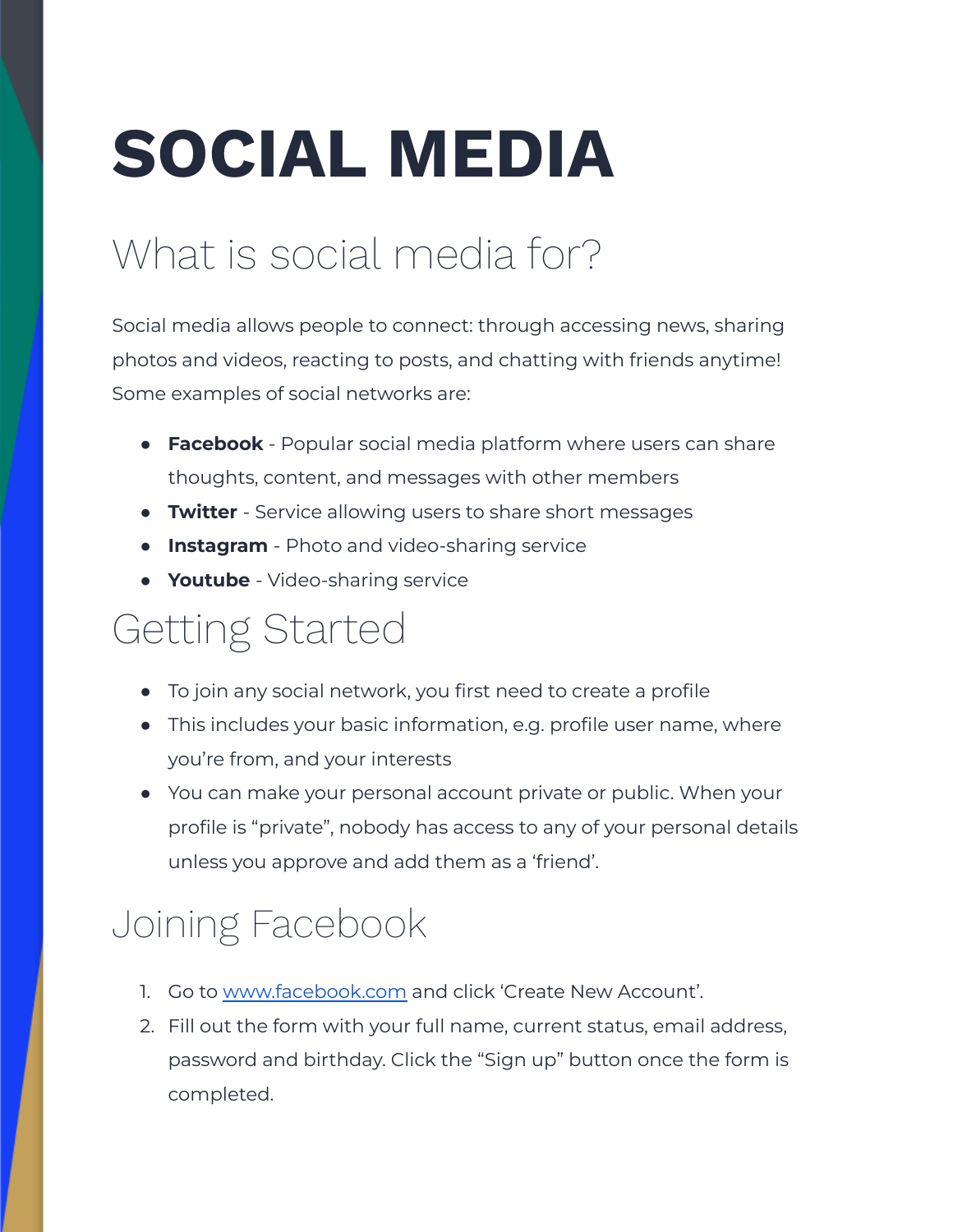- 3. Wait for a confirmation email from Facebook. When you get the email, click on the link provided to verify your registration.
- 4. You can invite people you know to become your "friend" via a friend request. Once the request is accepted, you become friends on Facebook. This allows you to view each other's profiles, content, and send direct messages.

#### Using Facebook

- **Home** The main 'space' you can see what Friends post here. Anything you post on your Facebook page can be seen by your Friends. They can also Share, Like, or Comment on your post.
- **Comment** Members comment on posts by clicking on the 'Comment' button
- **Like** People like posts by clicking the ''thumbs up' button.
- **Tabs** On a group's Facebook page, you can click on different tabs to look at more information about them, e.g. photos posted, upcoming events, and discussions.

#### Joining Twitter

- 1. Go to [www.twitter.com](http://www.twitter.com) and click "Sign Up".
- 2. Create your account by entering your name, email address, password and birthday. Click the "Sign up" button once your credentials are filled.
- 5. Wait for a confirmation email from Twitter to verify your identity.
- 6. Now you can post updates (tweets) once tweets are posted: it is displayed on your profile page, and anyone who 'follows' you on Twitter will receive the message on their homepage. Vice versa, when you 'follow' someone on Twitter, every time they 'tweet', you will receive it.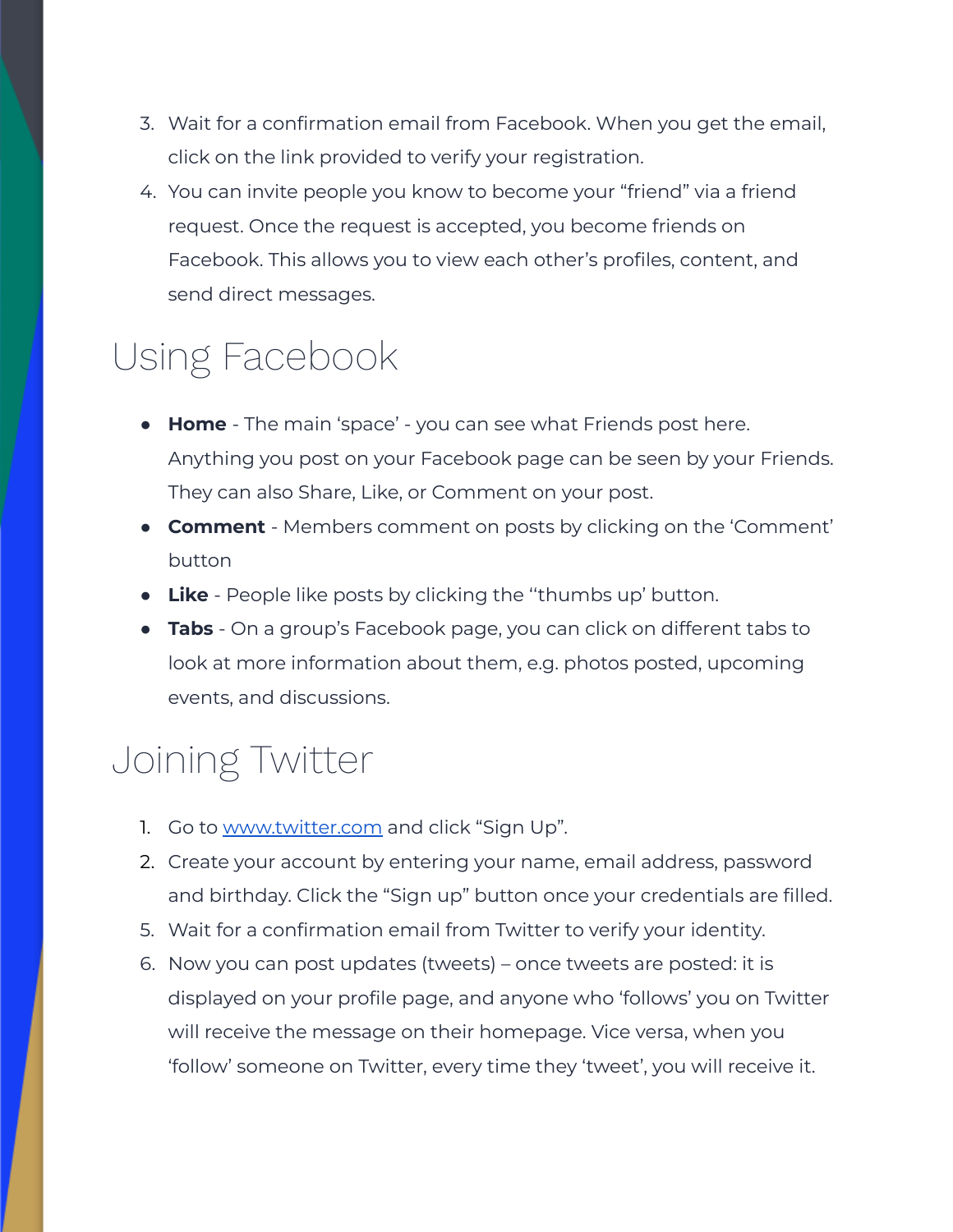#### Using Twitter

- Users interact with one another via short messages, known as Tweets.
- Users can share photos and videos with their followers, and they can Like, Comment on and 're-tweet' posts from other users. It is also a useful platform to receive news alerts.

## Joining Instagram

- 1. Go to [www.instagram.com](https://www.instagram.com/?fbclid=IwAR3hoYrBd1L5geFJE4Go_N8FQ_WZlGlSylgCqoN1lM6hcgJLGOj8HEGdxXs) or download the app.
- 2. Once the app is installed or the website is opened, create a new account by tapping 'Sign Up' , then enter your email address and tap 'Next'. You may need to confirm your registration.
- 3. Create a username and password then fill out your profile info.

## Using Instagram

- Users share content with people who Follow them. To Follow other users, tap the 'Follow' button on that user's Instagram account.
- You can tap the Chats tab in the top right corner to view all your conversations. To message, enter or select a recipient, then type your text, and tap the paper airplane icon to send it. You can also video call by clicking the phone icon in the top right-hand corner.

## Using Youtube

● Users upload videos that can be shared with anyone around the world with access to the internet. Unlike other social media, it doesn't require you to create an account to view content on its platform.